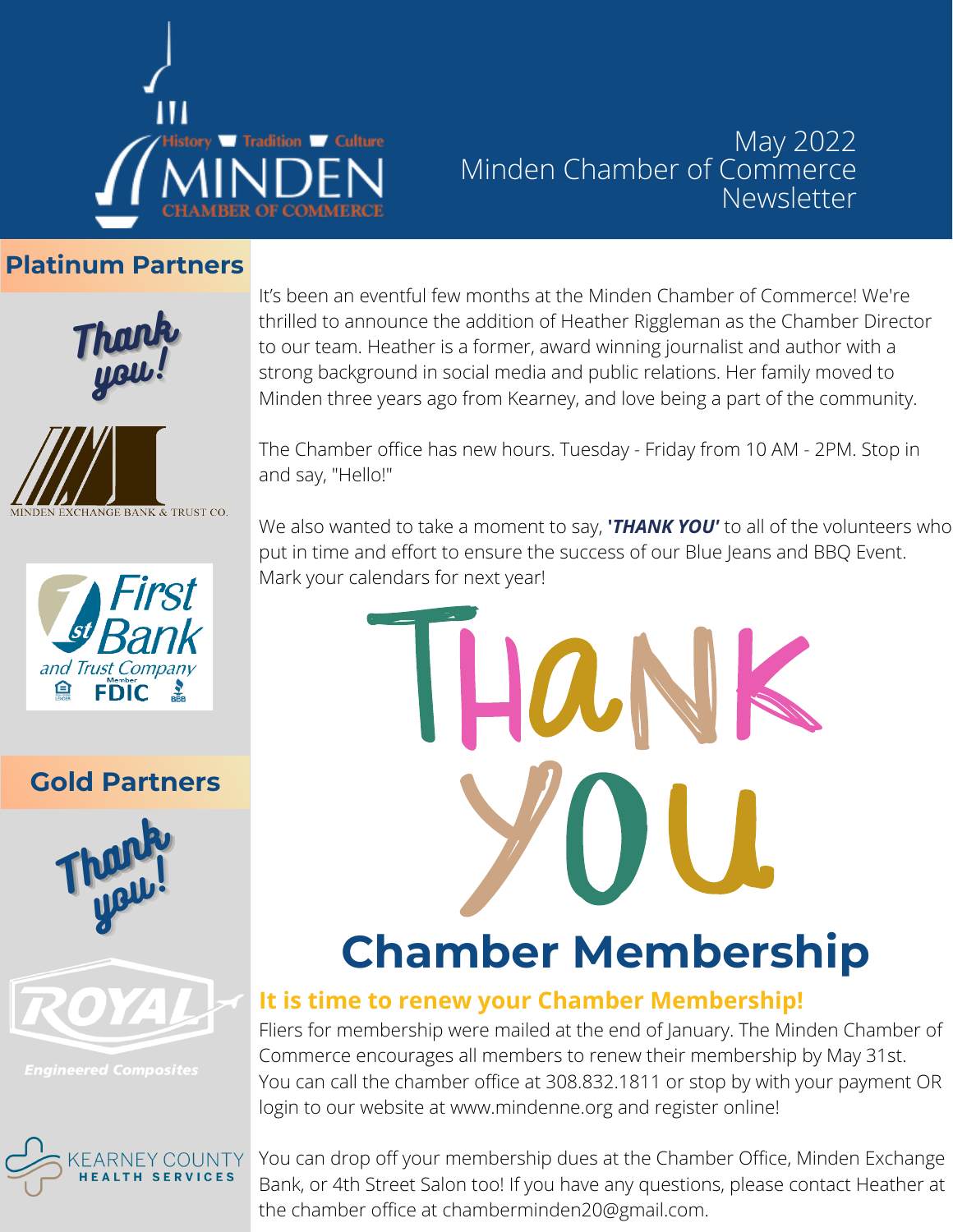

MAY 2022 Minden Chamber of Commerce Newsletter

# **Upcoming Events**

## **3rd Annual 5K Fun Run**



On June 4th, the E-Free Church will be holding their annual Fun Run to raise money for their ZMP Orphan Care Center in Zambia.

This year's run will have a Costume Contest with prizes for 1st, 2nd, 3rd place.

Zambian Mission Project

The Fun Run will begin at 7 AM with a pancake feed! Contact the E-Free church for more information visit: https://zambianmissionproject.org/fun-run-info-andregistration.



## **MHS ALL CLASS REUNION**

DAWG DAYS and the MHS ALL CLASS REUNION are fast approaching. Stay tuned to the Chamber of Minden calendar for a list of events, activities, scheduled July 22nd - July 23rd! If you would like to volunteer, please contact the Chamber Office and we will get you connected.

If you looking for ways to **promote** your business during DAWG Days, the Chamber of Minden is looking for two to three **sponsors** for our bounce houses which will be on the Square from 11 AM - 2 PM on Saturday!

Events will include a car show, food trucks, bounce houses, and family friendly entertainment. Plan to attend this fun filled weekend and SHARE details with your classmates!



**Silver Partners**

#### **PONY EXPRESS FORD**



Minden, NE www.ponyexpressford.com





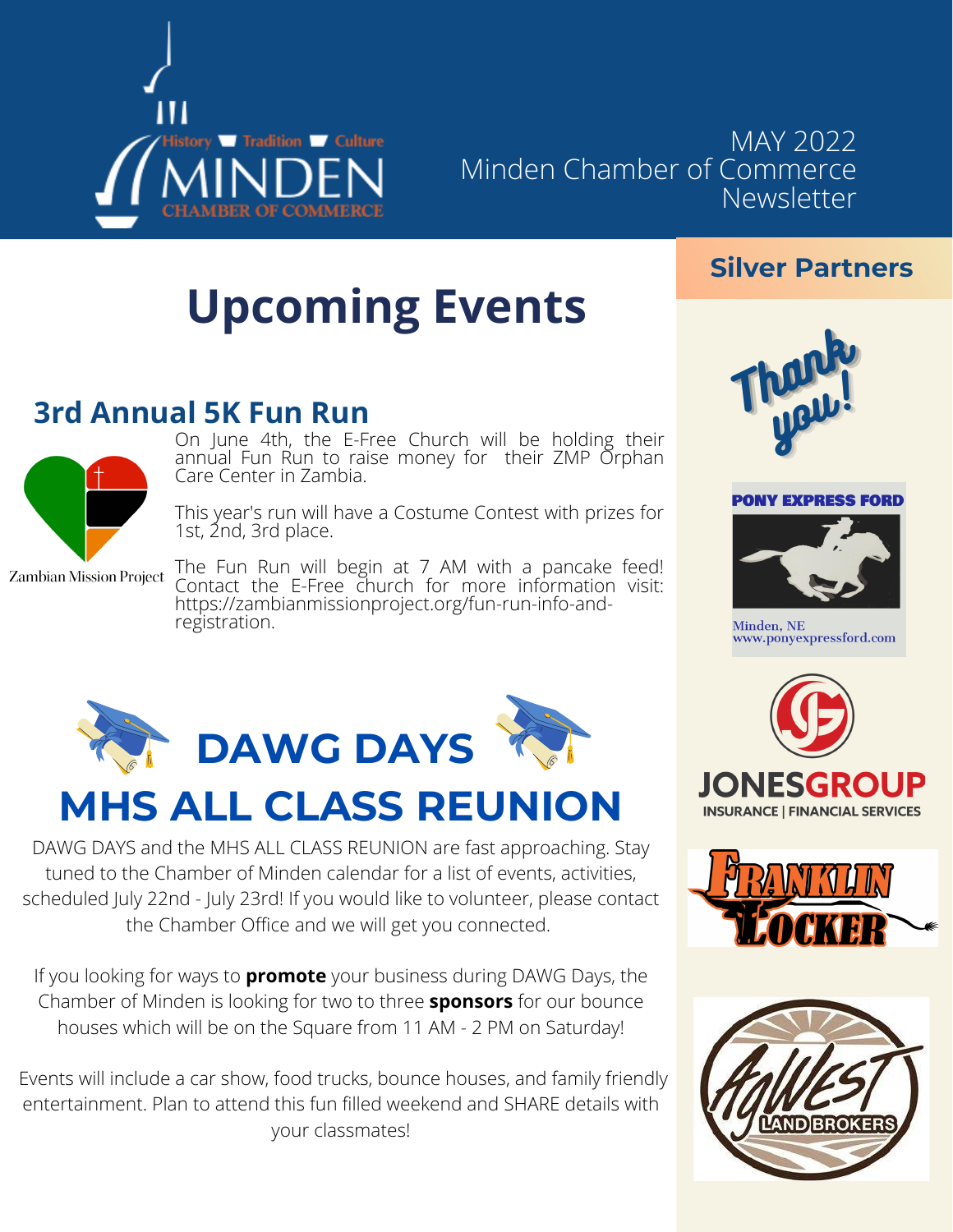

#### MAY 2022 Minden Chamber of Commerce Newsletter

#### **Bronze Partners**



Pizza Hut

Sculptures By Sally

Southside Diner

Turner Technology

Village Cleaners

Weaver Farm Services

Craig Funeral Home

McBride Realty

4th Street Salon

Kim Snavely - State Farm

L T Pedley Drug

FILL -n- CHILL

Burgress Well Co

. Anderson, Klein, Brewster & Brandt



## **KEARNEY COUNTY GREAT AMERICAN CLEAN UP**

The city wide clean up will be held for Kearney County Residents only (no businesses) and May 6th-May7th. Please see the city website for details.

### **The String Beans**

With the support of the Nebraska Arts Council and the Nebraska Cultural Endowment.



**June 2nd 7 PM @MOH Tickets** \$10 - Adults \$5 - Children

From pop and country to rap and rock n' roll, these goofy guys perform a wide variety of original, family-friendly songs about all the things kids love: animals, cartoons, food, science, sports and more! Each show is hilarious, inclusive and spontaneous, and each catchy tune is designed to get every audience dancing and singing along! Since forming in 2004, The String Beans have released 10 albums, appeared on dozens of radio and television programs, and delighted thousands of fans, becoming Nebraska's favorite entertainers for pre-school through elementary-aged audiences, not to mention parents, teachers and communities.